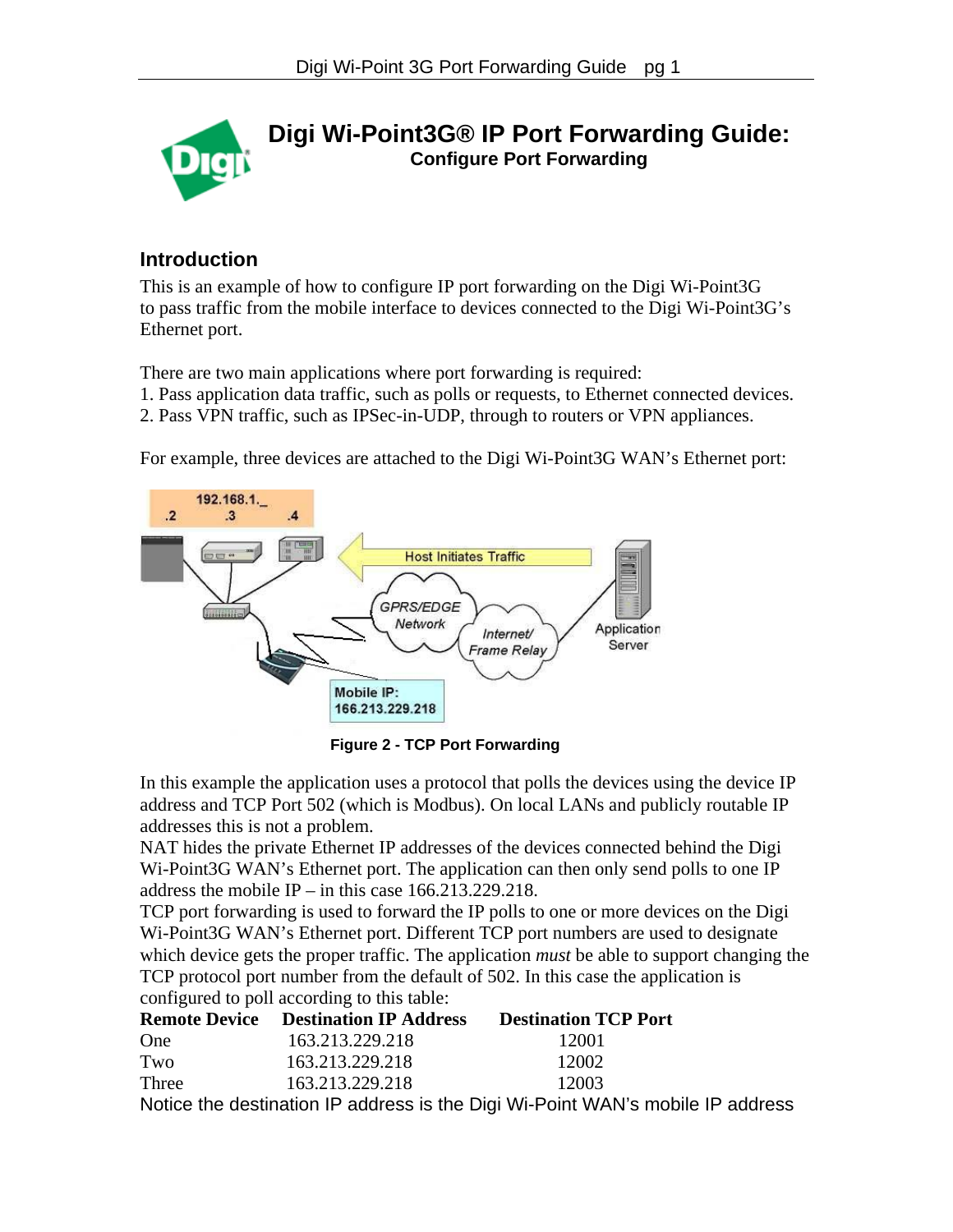The Digi Wi-Point3G WAN is configured with a TCP/UDP forwarding table as follows:

| <b>Source TCP</b> | <b>Port Destination IP Address</b> | <b>Destination TCP Port</b> |
|-------------------|------------------------------------|-----------------------------|
| 12001             | 192.168.1.2                        | 502                         |
| 12002             | 192.168.1.3                        | 502                         |
| 12003             | 192.168.1.4                        | 502                         |



Incoming traffic is then 'routed' to the proper Device. The devices can use their standard TCP port of 502.